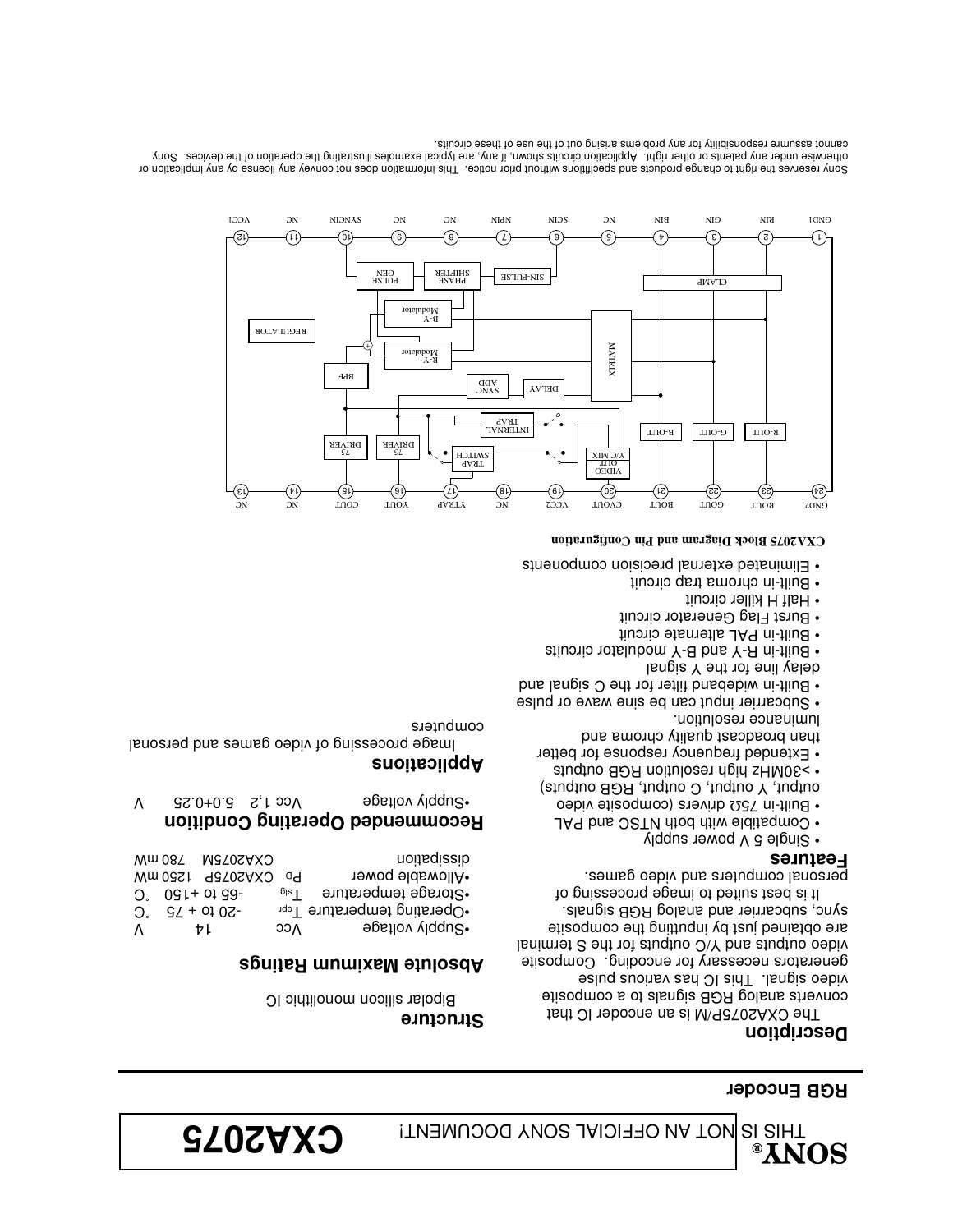CXA2075 **SONY®** THIS IS NOT AN OFFICIAL SONY DOCUMENT!

## **Pin Description**

| baol QCT a gnivinb to eldageonl<br>BF pulse monitoring output.                                                                                                                         | <b>LOND</b><br>ng9<br>์ngg<br>$\binom{8}{ }$<br>19. L<br>W∼<br>$≥$ 800K<br>Vcc1                    | $\sqrt{2.2}$<br>V 9.5 H                       | <b>TUOH8</b>                                      | 8                     |
|----------------------------------------------------------------------------------------------------------------------------------------------------------------------------------------|----------------------------------------------------------------------------------------------------|-----------------------------------------------|---------------------------------------------------|-----------------------|
| <b>UTSC: Vcc, PAL: GND</b><br>PAL modes<br>Pin for switching between NTSC and                                                                                                          | <b>GND1</b><br><b>32k</b><br>зк<br>∕∕∧<br>$\mathcal{L}$<br>≯89 ≶<br>$\lessgtr$ 108<br><b>Vcc1</b>  | $\Lambda$ $\angle$ $\downarrow$               | <b>NI<sub>d</sub>N</b>                            | L                     |
| g pue<br>Refer to Notes on Operation, Nos. 3<br>esluq.<br>10 9VBW 9nis q-qV 0.8 of 4.0 fuqul<br>Subcarrier input.                                                                      | <b>CIND1</b><br>Vc.S<br>$\mu$ 00 $\mu$<br>$90t \leq$<br>်ခ)<br>40 <sub>1</sub><br><b>LOOV</b>      |                                               | <b>NIOS</b>                                       | 9                     |
| <b>NO CONNECTION</b>                                                                                                                                                                   |                                                                                                    |                                               | <b>JIC</b>                                        | $\mathsf S$           |
| .boineq.<br>lcrP turns ON only in the burst flag<br>impedance as possible.<br>clamp error, input at as low<br>$\sigma$ + 1 Vp-p (max.). To minimize<br>fuqnl .etuqni langie 80R golanA | <b>ICFЬ</b><br><b>LOND</b><br>언<br>cл<br>$\mathbf{c}$<br>∤₩₩<br><b>0001</b><br>0001<br><b>VCC1</b> | 5.7V<br>clamped<br>иәцм<br><b>Black level</b> | <b>BIN</b><br><b>NI<sub>D</sub></b><br><b>NIH</b> | Þ<br>ε<br>$\varsigma$ |
| as short and wide as possible.<br>ed bluona SAND of abas lo Giuonic<br>tuqtuo O\Y bns oebiv etizoqmoo<br>Ground for all circuits other than RGB,                                       |                                                                                                    | $* \wedge 0$                                  | <b>CIND1</b>                                      | Ł                     |
| Description                                                                                                                                                                            | Equivalent Circuit                                                                                 | 9pstloV<br>uld                                | lodmy <sup>2</sup>                                | .oV<br>uld            |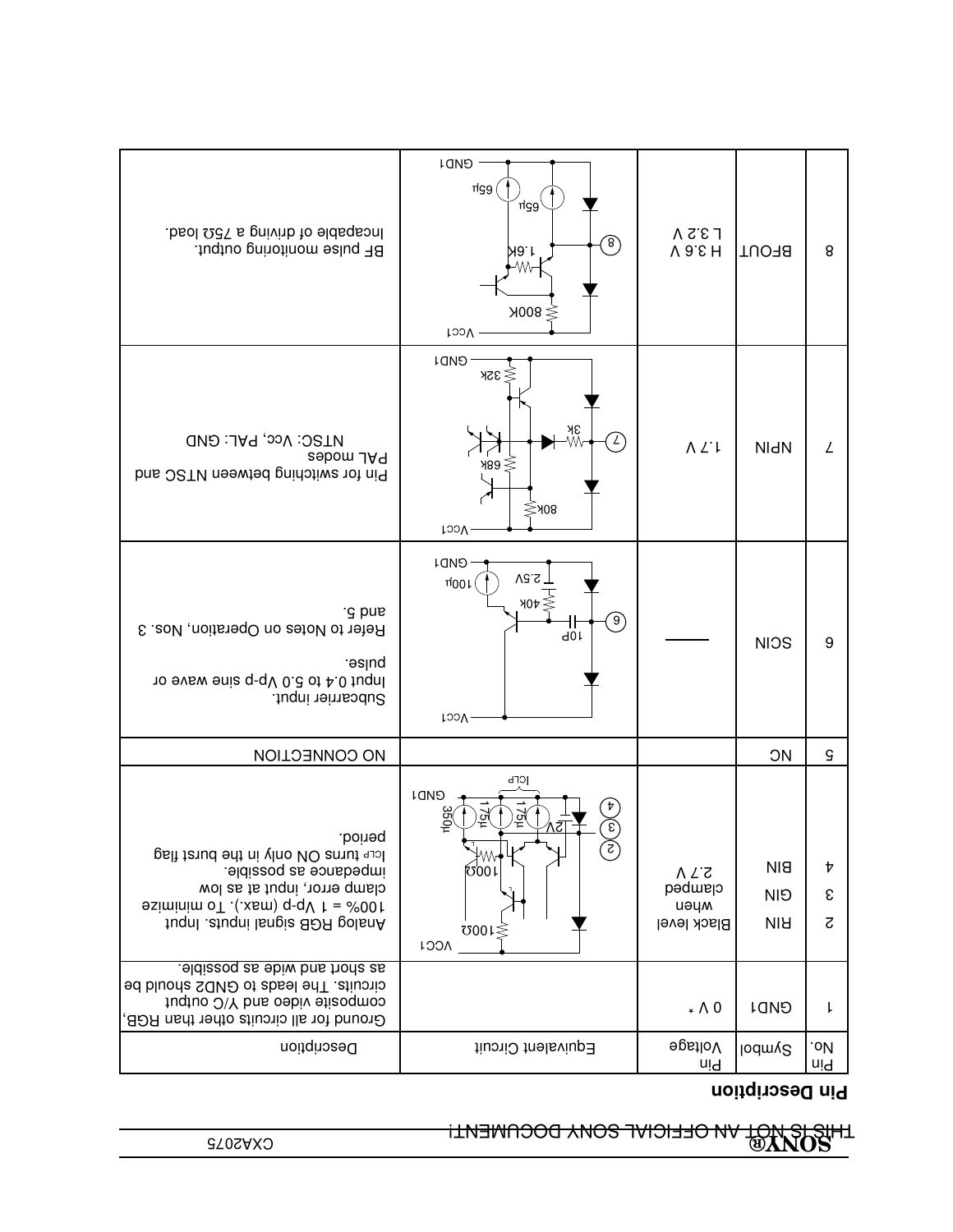LI<del>NIS IS NOT VIO OLEICIVI DOCNIENI.<br>SZOZAZ®</del>

**Pin Description**

| Notes on Operation, No. 8<br>For choosing component values, see<br>.niq TUOY no sonsultni oN<br>. OND bns AARTY neewted zeitez ni<br>capacitor or a capacitor and an inductor<br>e to the internal trap OR connect a<br>of (OSTN 101 XE.E), OCV bus 9ARTY<br>use, EITHER conect a resistorbetween<br>ni zi niq TUOVO ent nenW . Isngiz Y ent<br>the subcarrier frequency component of<br>Pin for reducing cross color caused by | <b>GNDI</b><br>30K<br>$\frac{\pi}{100}$<br>ΊÌ<br><b>AG.1</b><br>-Wv<br>000 <sub>1</sub><br>ᅎ<br>Vcc1                                             | $V_{CC}$ - 1.0 V | <b>AARTY</b>                  | ΥĻ             |
|---------------------------------------------------------------------------------------------------------------------------------------------------------------------------------------------------------------------------------------------------------------------------------------------------------------------------------------------------------------------------------------------------------------------------------|--------------------------------------------------------------------------------------------------------------------------------------------------|------------------|-------------------------------|----------------|
| '6 pue<br>Refer to notes on operation, Nos. 6<br>a 750 load.<br>pnivith to eldsqs Juqtuo langis Y                                                                                                                                                                                                                                                                                                                               | <b>GND2</b><br><b>COND</b><br>2.2K<br>$\sqrt{8.2}$<br>(9)<br>$\stackrel{\textstyle{>}}{\approx}$<br>α75μ<br>Vcc2<br>Vcc2                         | V E.             | <b>TUOY</b>                   | 9 <sub>l</sub> |
| $-6$ pue<br>Refer to notes on operation, Nos. 6<br>baol 227 a gnivinb.<br>Chroma signal output. Capable of                                                                                                                                                                                                                                                                                                                      | <b>GND2</b><br><b>COND</b><br>2.2K<br>$\sqrt{8.2}$<br>٩ì)<br>$\mathop{\rm SO}^\vee_\mathrm{SO}$<br>αJPu<br><b>T<sub>OO</sub>V</b><br><b>Vcc2</b> | V0.1             | COUT                          | ۹Ļ             |
| Operation, Nos. 4 and 10<br>output circuits. Refer to Notes on<br>1han RGB, composite video and Y/C<br>Power supply for all circuits other                                                                                                                                                                                                                                                                                      |                                                                                                                                                  | *V 0.8           | <b>LooV</b>                   | 12             |
| $(10.5 \leq)$ H<br>L (< 0.8 V): SYNC period<br>I I L-level voltages.<br>Composite sync signal input. inqui                                                                                                                                                                                                                                                                                                                      | CAD1<br>VS.S<br>λÞ<br>$\widehat{\mathbb{O}}$<br>-Ŵ<br>$\forall 0 \forall \leq$<br><b>Vcc1</b>                                                    | 2.2V             | N <sub>l</sub><br><b>ONAS</b> | 0 <sub>l</sub> |
| Description                                                                                                                                                                                                                                                                                                                                                                                                                     | Equivalent Circuit                                                                                                                               | 9psiloV<br>uld   | lodmy <sup>2</sup>            | .oИ<br>uld     |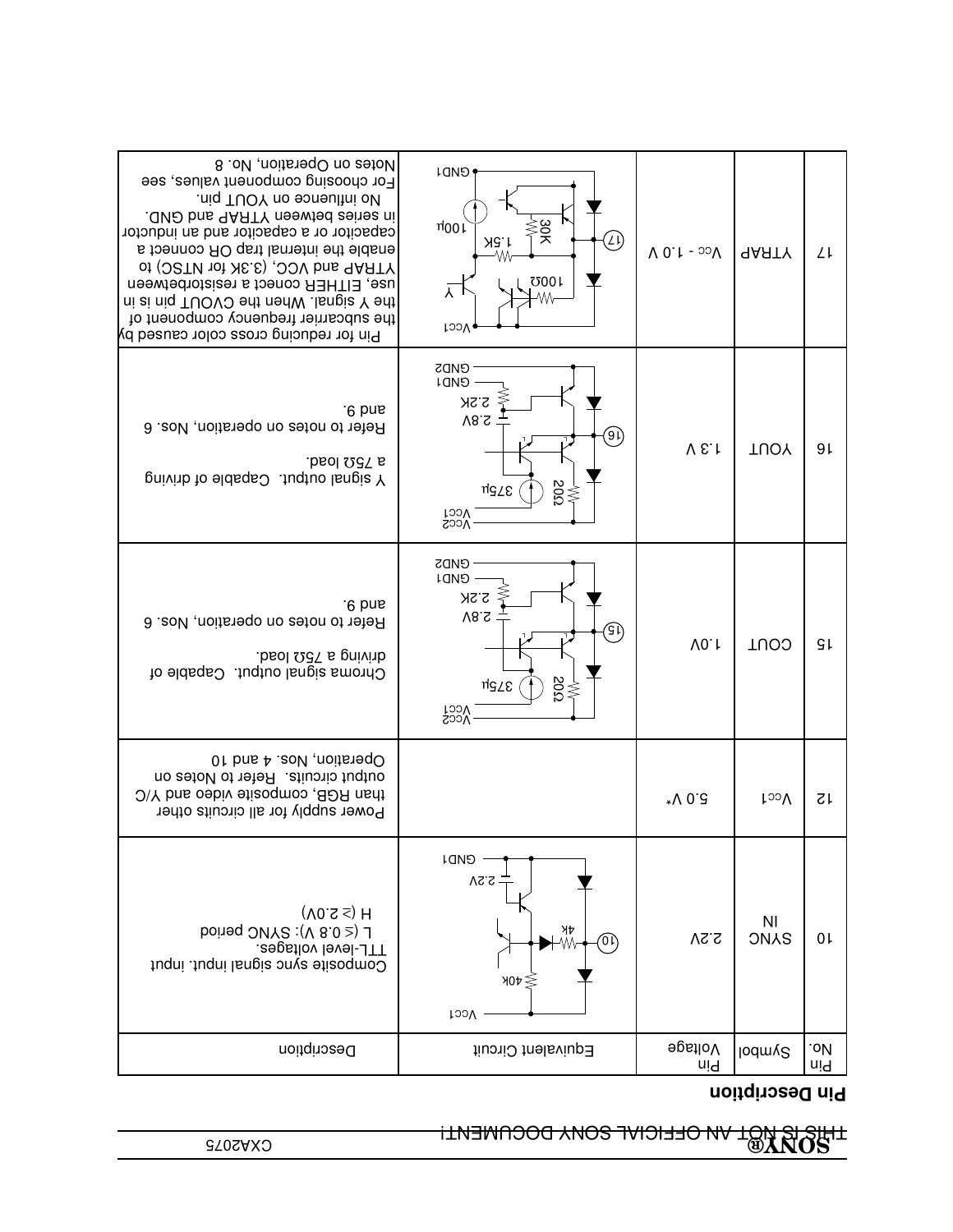# **CONA® IS NOT AN OFFICIAL SONY DOCUMENT!<br>BON<b>A®**<br>This is not a set of the sony document!

## **Pin Description**

| '6 pue<br>Refer to notes on operation, Nos. 6<br>Capable of driving a 750 load.<br>.etuqtuo langia 80R golanA                                                                                            | <b>GND2</b><br><b>GND1</b><br>2.2K<br>$\sqrt{8.2}$<br>(91)<br>$\genfrac{}{}{0pt}{}{\diamond}{\diamond}{\diamond}$<br>αJPu<br>Vcc2 | $V$ 0.1<br>$V$ 0.1<br>$V$ 0.1 | <b>TUOR</b><br><b>GOUT</b><br><b>TUO8</b> | 23<br>52<br>1S |
|----------------------------------------------------------------------------------------------------------------------------------------------------------------------------------------------------------|-----------------------------------------------------------------------------------------------------------------------------------|-------------------------------|-------------------------------------------|----------------|
| $-6$ pue<br>Refer to notes on operation, Nos. 6<br>Capable of driving a 750 load.<br>Composite video signal output.                                                                                      | <b>GND2</b><br><b>GND1</b><br>2.2K<br>$\sqrt{8.5}$<br>GI)<br>$rac{50}{50}$<br>αJPμ<br>Vcc2                                        | V0.1                          | CVOUT                                     | 20             |
| 01 Dns A .eoV , noits and 10<br>as a high current flows. Refer to Notes<br>with a large capacitor of 10 µF or above<br>and Y/C output circuitsDecouple this pin<br>Power supply for RGB, composite video |                                                                                                                                   | 5∶0 √∗                        | $\Lambda$ cc <sub>2</sub>                 | 61             |
| Description                                                                                                                                                                                              | Equivalent Circuit                                                                                                                | 9gstloV<br>uid                | lodmy <sup>2</sup>                        | .oИ<br>uid     |